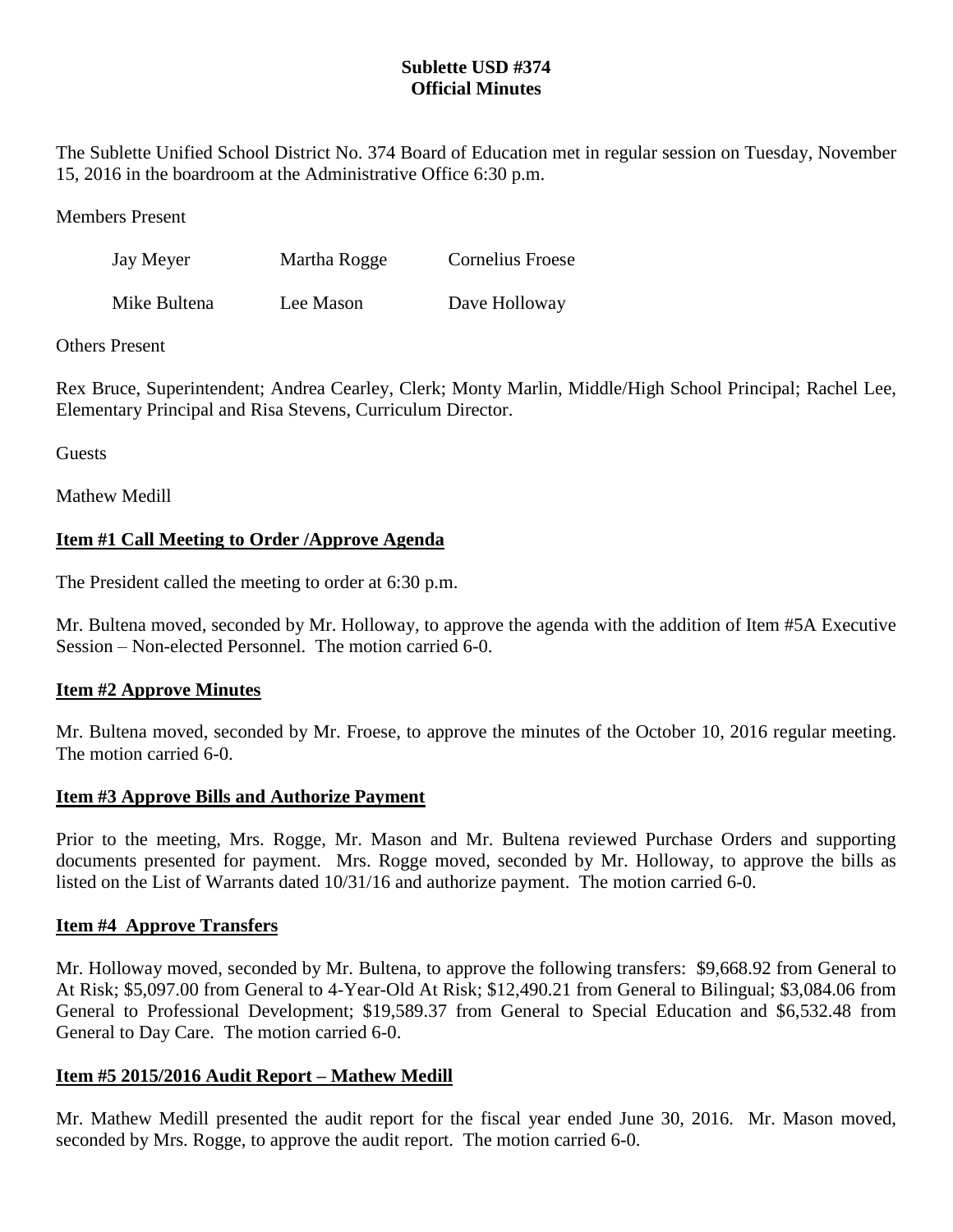Board Minutes Page 2 November 15, 2016

## **PUBLIC FORUM**

There was no public forum.

## **Reports**

**Principals** 

Mrs. Lee reported sending PowerSchool parent/student access code letters home with grades 4 thru 6 at enrollment and also with grades K-3 at parent/teacher conferences and the huge increase in useage of the system over last year's sign-in totals. The elementary parent/teacher conference attendance was 95%. She also reported they had a great Veterans Day program on November  $11<sup>th</sup>$ .

Mr. Marlin reported on parent teacher conference attendance, the KU honors night at Seward County Community College, the free shoes distribution on December  $14<sup>th</sup>$ , and that the winter activities and practices have started. He also informed the Board that discussion has begun on selecting the high school softball uniforms with the Satanta principal and a sporting goods representative.

Mr. Marlin introduced Paula Leverett, MS/HS Vocal Music director. She reported that eleven high school choir students were selected for the KMEA All District Honor Choir on December  $3<sup>rd</sup>$  in Dodge City. She also informed the board that she has entered our high school Exaltation group to be one of the three groups performing at the National School Board Association annual conference in Denver, Colorado next spring. They are one of the twelve finalists, and the next step is to submit a group recording.

## Curriculum

Mrs. Stevens reported that the accreditation process is taking shape. We are currently in Year Zero. Next year we will be in Year One of the KESA Five-Year Process. She will be forwarding more information to the Board to review by email.

#### Activities Director

No report this month.

#### SWPRSC/HPEC

Mr. Meyer reported on the SWPRSC Board meeting. Mr. Bultena reported on the HPEC meeting.

#### Superintendent:

Mr. Bruce reported the sharing of our head cook, Jackie Pierce, with Satanta is working out well and the combined girls' softball team will begin this spring. He discussed other possibilities of sharing resources that could be looked at in the future. He also informed the board that Weber Refrigeration Heating & Air Conditioning have been looking at our systems and suggesting areas of improvement.